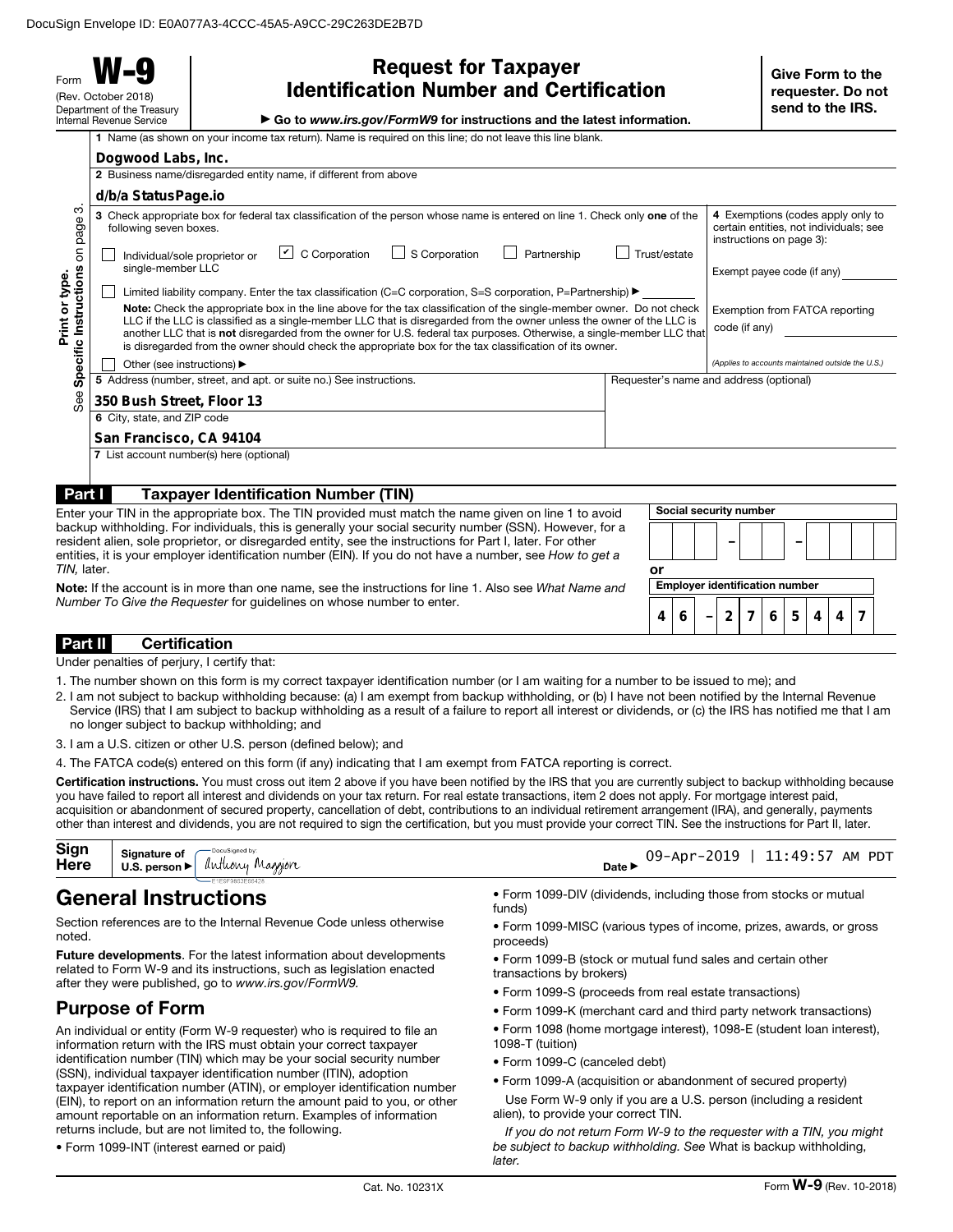By signing the filled-out form, you:

1. Certify that the TIN you are giving is correct (or you are waiting for a number to be issued),

2. Certify that you are not subject to backup withholding, or

3. Claim exemption from backup withholding if you are a U.S. exempt payee. If applicable, you are also certifying that as a U.S. person, your allocable share of any partnership income from a U.S. trade or business is not subject to the withholding tax on foreign partners' share of effectively connected income, and

4. Certify that FATCA code(s) entered on this form (if any) indicating that you are exempt from the FATCA reporting, is correct. See *What is FATCA reporting,* later, for further information.

Note: If you are a U.S. person and a requester gives you a form other than Form W-9 to request your TIN, you must use the requester's form if it is substantially similar to this Form W-9.

Definition of a U.S. person. For federal tax purposes, you are considered a U.S. person if you are:

• An individual who is a U.S. citizen or U.S. resident alien;

• A partnership, corporation, company, or association created or organized in the United States or under the laws of the United States;

• An estate (other than a foreign estate); or

• A domestic trust (as defined in Regulations section 301.7701-7).

Special rules for partnerships. Partnerships that conduct a trade or business in the United States are generally required to pay a withholding tax under section 1446 on any foreign partners' share of effectively connected taxable income from such business. Further, in certain cases where a Form W-9 has not been received, the rules under section 1446 require a partnership to presume that a partner is a foreign person, and pay the section 1446 withholding tax. Therefore, if you are a U.S. person that is a partner in a partnership conducting a trade or business in the United States, provide Form W-9 to the partnership to establish your U.S. status and avoid section 1446 withholding on your share of partnership income.

In the cases below, the following person must give Form W-9 to the partnership for purposes of establishing its U.S. status and avoiding withholding on its allocable share of net income from the partnership conducting a trade or business in the United States.

• In the case of a disregarded entity with a U.S. owner, the U.S. owner of the disregarded entity and not the entity;

• In the case of a grantor trust with a U.S. grantor or other U.S. owner, generally, the U.S. grantor or other U.S. owner of the grantor trust and not the trust; and

• In the case of a U.S. trust (other than a grantor trust), the U.S. trust (other than a grantor trust) and not the beneficiaries of the trust.

Foreign person. If you are a foreign person or the U.S. branch of a foreign bank that has elected to be treated as a U.S. person, do not use Form W-9. Instead, use the appropriate Form W-8 or Form 8233 (see Pub. 515, Withholding of Tax on Nonresident Aliens and Foreign Entities).

Nonresident alien who becomes a resident alien. Generally, only a nonresident alien individual may use the terms of a tax treaty to reduce or eliminate U.S. tax on certain types of income. However, most tax treaties contain a provision known as a "saving clause." Exceptions specified in the saving clause may permit an exemption from tax to continue for certain types of income even after the payee has otherwise become a U.S. resident alien for tax purposes.

If you are a U.S. resident alien who is relying on an exception contained in the saving clause of a tax treaty to claim an exemption from U.S. tax on certain types of income, you must attach a statement to Form W-9 that specifies the following five items.

1. The treaty country. Generally, this must be the same treaty under which you claimed exemption from tax as a nonresident alien.

2. The treaty article addressing the income.

3. The article number (or location) in the tax treaty that contains the saving clause and its exceptions.

4. The type and amount of income that qualifies for the exemption from tax.

5. Sufficient facts to justify the exemption from tax under the terms of the treaty article.

**Example.** Article 20 of the U.S.-China income tax treaty allows an exemption from tax for scholarship income received by a Chinese student temporarily present in the United States. Under U.S. law, this student will become a resident alien for tax purposes if his or her stay in the United States exceeds 5 calendar years. However, paragraph 2 of the first Protocol to the U.S.-China treaty (dated April 30, 1984) allows the provisions of Article 20 to continue to apply even after the Chinese student becomes a resident alien of the United States. A Chinese student who qualifies for this exception (under paragraph 2 of the first protocol) and is relying on this exception to claim an exemption from tax on his or her scholarship or fellowship income would attach to Form W-9 a statement that includes the information described above to support that exemption.

If you are a nonresident alien or a foreign entity, give the requester the appropriate completed Form W-8 or Form 8233.

# Backup Withholding

What is backup withholding? Persons making certain payments to you must under certain conditions withhold and pay to the IRS 24% of such payments. This is called "backup withholding." Payments that may be subject to backup withholding include interest, tax-exempt interest, dividends, broker and barter exchange transactions, rents, royalties, nonemployee pay, payments made in settlement of payment card and third party network transactions, and certain payments from fishing boat operators. Real estate transactions are not subject to backup withholding.

You will not be subject to backup withholding on payments you receive if you give the requester your correct TIN, make the proper certifications, and report all your taxable interest and dividends on your tax return.

#### Payments you receive will be subject to backup withholding if:

1. You do not furnish your TIN to the requester,

2. You do not certify your TIN when required (see the instructions for Part II for details),

3. The IRS tells the requester that you furnished an incorrect TIN,

4. The IRS tells you that you are subject to backup withholding because you did not report all your interest and dividends on your tax return (for reportable interest and dividends only), or

5. You do not certify to the requester that you are not subject to backup withholding under 4 above (for reportable interest and dividend accounts opened after 1983 only).

Certain payees and payments are exempt from backup withholding. See *Exempt payee code,* later, and the separate Instructions for the Requester of Form W-9 for more information.

Also see *Special rules for partnerships,* earlier.

# What is FATCA Reporting?

The Foreign Account Tax Compliance Act (FATCA) requires a participating foreign financial institution to report all United States account holders that are specified United States persons. Certain payees are exempt from FATCA reporting. See *Exemption from FATCA reporting code,* later, and the Instructions for the Requester of Form W-9 for more information.

# Updating Your Information

You must provide updated information to any person to whom you claimed to be an exempt payee if you are no longer an exempt payee and anticipate receiving reportable payments in the future from this person. For example, you may need to provide updated information if you are a C corporation that elects to be an S corporation, or if you no longer are tax exempt. In addition, you must furnish a new Form W-9 if the name or TIN changes for the account; for example, if the grantor of a grantor trust dies.

# **Penalties**

Failure to furnish TIN. If you fail to furnish your correct TIN to a requester, you are subject to a penalty of \$50 for each such failure unless your failure is due to reasonable cause and not to willful neglect.

Civil penalty for false information with respect to withholding. If you make a false statement with no reasonable basis that results in no backup withholding, you are subject to a \$500 penalty.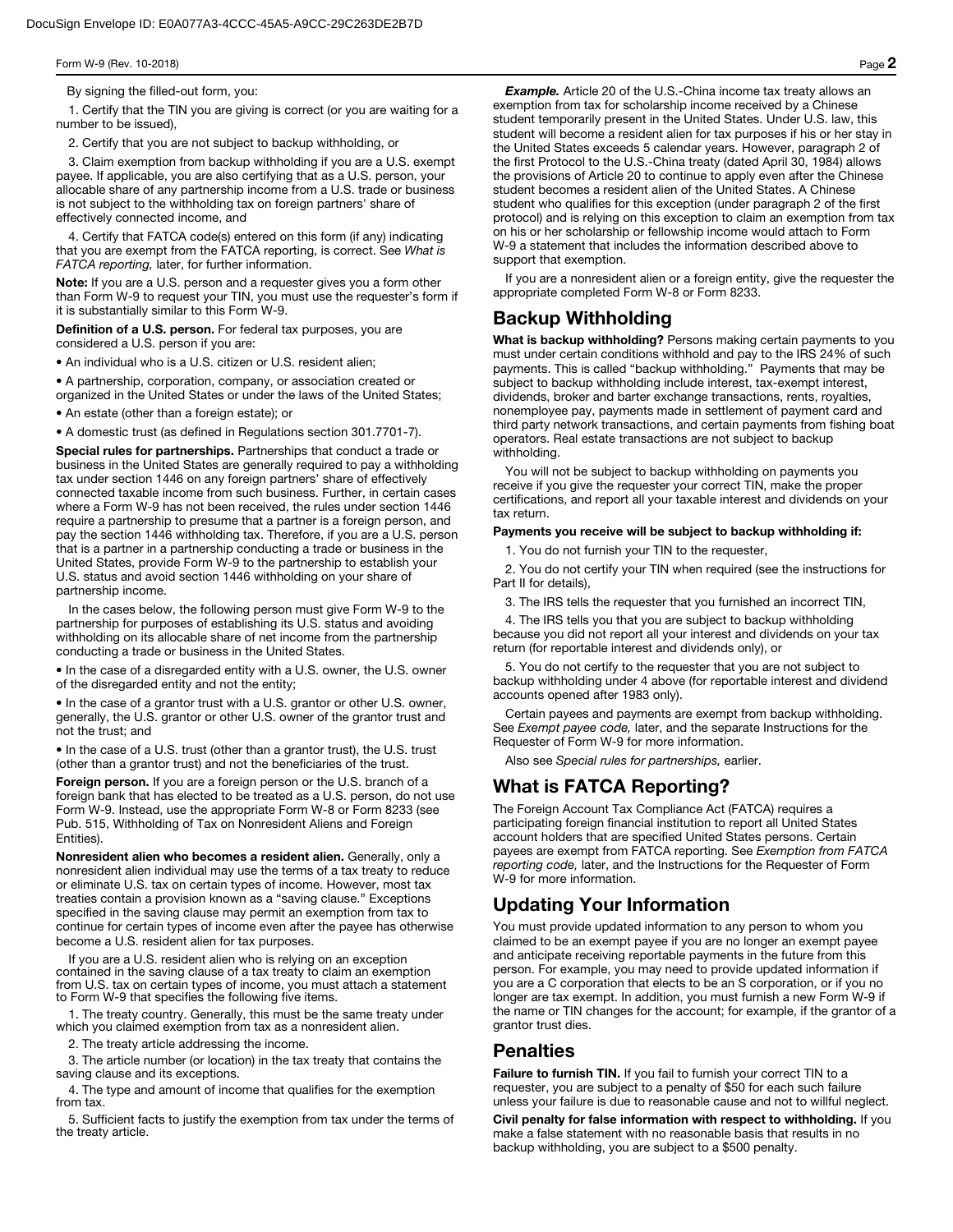Criminal penalty for falsifying information. Willfully falsifying certifications or affirmations may subject you to criminal penalties including fines and/or imprisonment.

Misuse of TINs. If the requester discloses or uses TINs in violation of federal law, the requester may be subject to civil and criminal penalties.

# Specific Instructions

## Line 1

You must enter one of the following on this line; do not leave this line blank. The name should match the name on your tax return.

If this Form W-9 is for a joint account (other than an account maintained by a foreign financial institution (FFI)), list first, and then circle, the name of the person or entity whose number you entered in Part I of Form W-9. If you are providing Form W-9 to an FFI to document a joint account, each holder of the account that is a U.S. person must provide a Form W-9.

a. Individual. Generally, enter the name shown on your tax return. If you have changed your last name without informing the Social Security Administration (SSA) of the name change, enter your first name, the last name as shown on your social security card, and your new last name.

Note: ITIN applicant: Enter your individual name as it was entered on your Form W-7 application, line 1a. This should also be the same as the name you entered on the Form 1040/1040A/1040EZ you filed with your application.

b. Sole proprietor or single-member LLC. Enter your individual name as shown on your 1040/1040A/1040EZ on line 1. You may enter your business, trade, or "doing business as" (DBA) name on line 2.

c. Partnership, LLC that is not a single-member LLC, C corporation, or S corporation. Enter the entity's name as shown on the entity's tax return on line 1 and any business, trade, or DBA name on line 2.

d. Other entities. Enter your name as shown on required U.S. federal tax documents on line 1. This name should match the name shown on the charter or other legal document creating the entity. You may enter any business, trade, or DBA name on line 2.

e. Disregarded entity. For U.S. federal tax purposes, an entity that is disregarded as an entity separate from its owner is treated as a "disregarded entity." See Regulations section 301.7701-2(c)(2)(iii). Enter the owner's name on line 1. The name of the entity entered on line 1 should never be a disregarded entity. The name on line 1 should be the name shown on the income tax return on which the income should be reported. For example, if a foreign LLC that is treated as a disregarded entity for U.S. federal tax purposes has a single owner that is a U.S. person, the U.S. owner's name is required to be provided on line 1. If the direct owner of the entity is also a disregarded entity, enter the first owner that is not disregarded for federal tax purposes. Enter the disregarded entity's name on line 2, "Business name/disregarded entity name." If the owner of the disregarded entity is a foreign person, the owner must complete an appropriate Form W-8 instead of a Form W-9. This is the case even if the foreign person has a U.S. TIN.

## Line 2

If you have a business name, trade name, DBA name, or disregarded entity name, you may enter it on line 2.

## Line 3

Check the appropriate box on line 3 for the U.S. federal tax classification of the person whose name is entered on line 1. Check only one box on line 3.

| IF the entity/person on line 1 is<br>$a(n) \ldots$                                                                                                                                                                                                                                                                | THEN check the box for                                                                                                                            |
|-------------------------------------------------------------------------------------------------------------------------------------------------------------------------------------------------------------------------------------------------------------------------------------------------------------------|---------------------------------------------------------------------------------------------------------------------------------------------------|
| • Corporation                                                                                                                                                                                                                                                                                                     | Corporation                                                                                                                                       |
| • Individual<br>• Sole proprietorship, or<br>• Single-member limited liability<br>company (LLC) owned by an<br>individual and disregarded for U.S.<br>federal tax purposes.                                                                                                                                       | Individual/sole proprietor or single-<br>member LLC                                                                                               |
| • LLC treated as a partnership for<br>U.S. federal tax purposes,<br>LLC that has filed Form 8832 or<br>2553 to be taxed as a corporation,<br>or<br>• LLC that is disregarded as an<br>entity separate from its owner but<br>the owner is another LLC that is<br>not disregarded for U.S. federal tax<br>purposes. | Limited liability company and enter<br>the appropriate tax classification.<br>$(P =$ Partnership; $C = C$ corporation;<br>or $S = S$ corporation) |
| • Partnership                                                                                                                                                                                                                                                                                                     | Partnership                                                                                                                                       |
| • Trust/estate                                                                                                                                                                                                                                                                                                    | Trust/estate                                                                                                                                      |

## Line 4, Exemptions

If you are exempt from backup withholding and/or FATCA reporting, enter in the appropriate space on line 4 any code(s) that may apply to you.

#### Exempt payee code.

• Generally, individuals (including sole proprietors) are not exempt from backup withholding.

• Except as provided below, corporations are exempt from backup withholding for certain payments, including interest and dividends.

• Corporations are not exempt from backup withholding for payments made in settlement of payment card or third party network transactions.

• Corporations are not exempt from backup withholding with respect to attorneys' fees or gross proceeds paid to attorneys, and corporations that provide medical or health care services are not exempt with respect to payments reportable on Form 1099-MISC.

The following codes identify payees that are exempt from backup withholding. Enter the appropriate code in the space in line 4.

1—An organization exempt from tax under section 501(a), any IRA, or a custodial account under section 403(b)(7) if the account satisfies the requirements of section 401(f)(2)

2—The United States or any of its agencies or instrumentalities

3—A state, the District of Columbia, a U.S. commonwealth or possession, or any of their political subdivisions or instrumentalities

4—A foreign government or any of its political subdivisions, agencies, or instrumentalities

#### 5—A corporation

6—A dealer in securities or commodities required to register in the United States, the District of Columbia, or a U.S. commonwealth or possession

7—A futures commission merchant registered with the Commodity Futures Trading Commission

8—A real estate investment trust

9—An entity registered at all times during the tax year under the Investment Company Act of 1940

10—A common trust fund operated by a bank under section 584(a)

11—A financial institution

12—A middleman known in the investment community as a nominee or custodian

13—A trust exempt from tax under section 664 or described in section 4947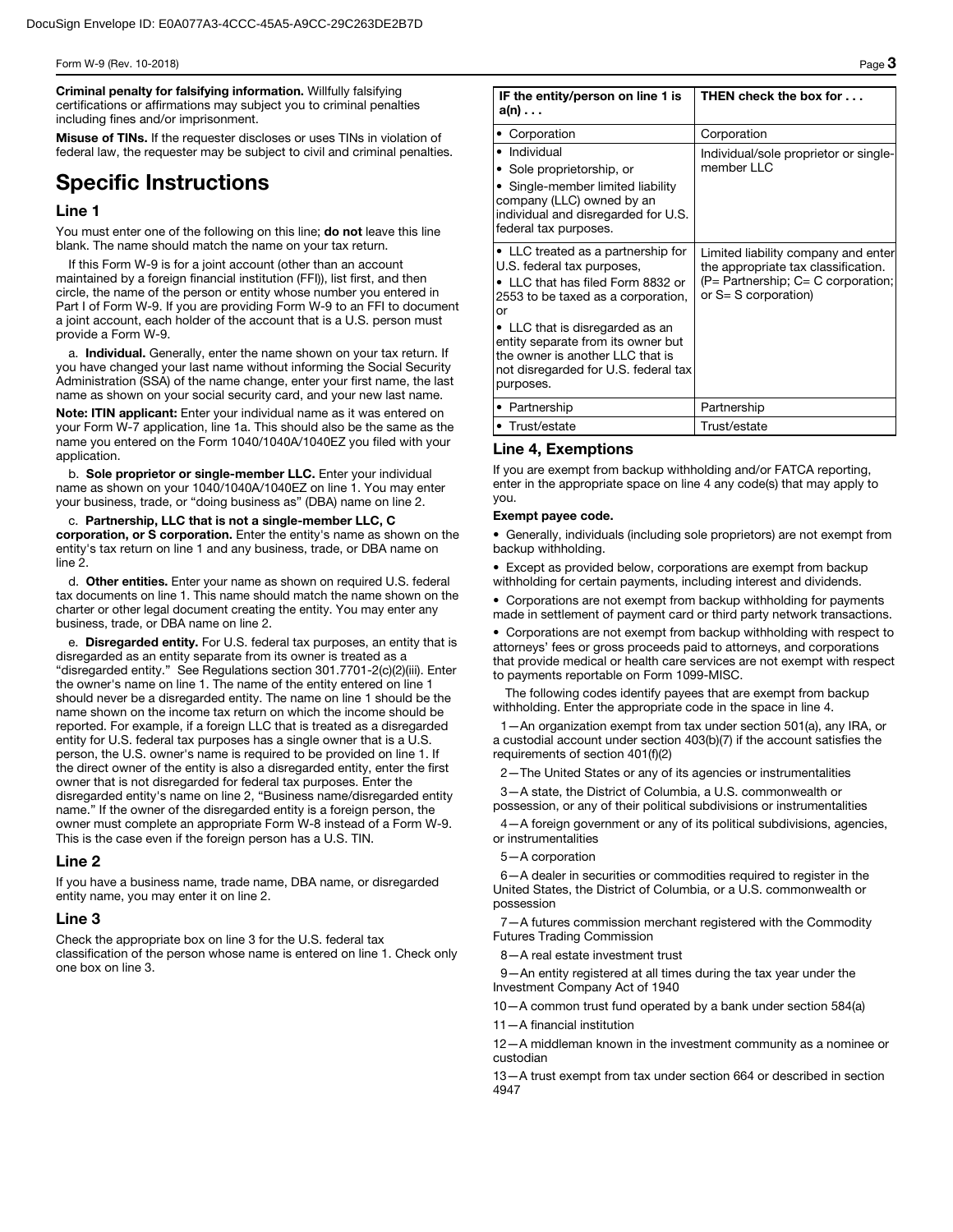## Form W-9 (Rev. 10-2018) Page  $\boldsymbol{4}$

The following chart shows types of payments that may be exempt from backup withholding. The chart applies to the exempt payees listed above, 1 through 13.

| IF the payment is for $\dots$                                                                | THEN the payment is exempt<br>for $\ldots$                                                                                                                                                                                      |
|----------------------------------------------------------------------------------------------|---------------------------------------------------------------------------------------------------------------------------------------------------------------------------------------------------------------------------------|
| Interest and dividend payments                                                               | All exempt payees except<br>for 7                                                                                                                                                                                               |
| <b>Broker transactions</b>                                                                   | Exempt payees 1 through 4 and 6<br>through 11 and all C corporations.<br>S corporations must not enter an<br>exempt payee code because they<br>are exempt only for sales of<br>noncovered securities acquired<br>prior to 2012. |
| Barter exchange transactions and<br>patronage dividends                                      | Exempt payees 1 through 4                                                                                                                                                                                                       |
| Payments over \$600 required to be<br>reported and direct sales over<br>\$5.000 <sup>1</sup> | Generally, exempt payees<br>1 through $5^2$                                                                                                                                                                                     |
| Payments made in settlement of<br>payment card or third party network<br>transactions        | Exempt payees 1 through 4                                                                                                                                                                                                       |

 $<sup>1</sup>$  See Form 1099-MISC, Miscellaneous Income, and its instructions.</sup>

 $^2$  However, the following payments made to a corporation and<br>reportable on Form 1099-MISC are not exempt from backup withholding: medical and health care payments, attorneys' fees, gross proceeds paid to an attorney reportable under section 6045(f), and payments for services paid by a federal executive agency.

Exemption from FATCA reporting code. The following codes identify payees that are exempt from reporting under FATCA. These codes apply to persons submitting this form for accounts maintained outside of the United States by certain foreign financial institutions. Therefore, if you are only submitting this form for an account you hold in the United States, you may leave this field blank. Consult with the person requesting this form if you are uncertain if the financial institution is subject to these requirements. A requester may indicate that a code is not required by providing you with a Form W-9 with "Not Applicable" (or any similar indication) written or printed on the line for a FATCA exemption code.

A—An organization exempt from tax under section 501(a) or any individual retirement plan as defined in section 7701(a)(37)

- The United States or any of its agencies or instrumentalities

C—A state, the District of Columbia, a U.S. commonwealth or possession, or any of their political subdivisions or instrumentalities

D—A corporation the stock of which is regularly traded on one or more established securities markets, as described in Regulations section 1.1472-1(c)(1)(i)

E—A corporation that is a member of the same expanded affiliated group as a corporation described in Regulations section 1.1472-1(c)(1)(i)

F—A dealer in securities, commodities, or derivative financial instruments (including notional principal contracts, futures, forwards, and options) that is registered as such under the laws of the United States or any state

G—A real estate investment trust

H—A regulated investment company as defined in section 851 or an entity registered at all times during the tax year under the Investment Company Act of 1940

I—A common trust fund as defined in section 584(a)

J—A bank as defined in section 581

K—A broker

L—A trust exempt from tax under section 664 or described in section 4947(a)(1)

M—A tax exempt trust under a section 403(b) plan or section 457(g) plan

Note: You may wish to consult with the financial institution requesting this form to determine whether the FATCA code and/or exempt payee code should be completed.

### Line 5

Enter your address (number, street, and apartment or suite number). This is where the requester of this Form W-9 will mail your information returns. If this address differs from the one the requester already has on file, write NEW at the top. If a new address is provided, there is still a chance the old address will be used until the payor changes your address in their records.

## Line 6

Enter your city, state, and ZIP code.

# Part I. Taxpayer Identification Number (TIN)

Enter your TIN in the appropriate box. If you are a resident alien and you do not have and are not eligible to get an SSN, your TIN is your IRS individual taxpayer identification number (ITIN). Enter it in the social security number box. If you do not have an ITIN, see *How to get a TIN*  below.

If you are a sole proprietor and you have an EIN, you may enter either your SSN or EIN.

If you are a single-member LLC that is disregarded as an entity separate from its owner, enter the owner's SSN (or EIN, if the owner has one). Do not enter the disregarded entity's EIN. If the LLC is classified as a corporation or partnership, enter the entity's EIN.

Note: See *What Name and Number To Give the Requester,* later, for further clarification of name and TIN combinations.

How to get a TIN. If you do not have a TIN, apply for one immediately. To apply for an SSN, get Form SS-5, Application for a Social Security Card, from your local SSA office or get this form online at *www.SSA.gov*. You may also get this form by calling 1-800-772-1213. Use Form W-7, Application for IRS Individual Taxpayer Identification Number, to apply for an ITIN, or Form SS-4, Application for Employer Identification Number, to apply for an EIN. You can apply for an EIN online by accessing the IRS website at *www.irs.gov/Businesses* and clicking on Employer Identification Number (EIN) under Starting a Business. Go to *www.irs.gov/Forms* to view, download, or print Form W-7 and/or Form SS-4. Or, you can go to *www.irs.gov/OrderForms* to place an order and have Form W-7 and/or SS-4 mailed to you within 10 business days.

If you are asked to complete Form W-9 but do not have a TIN, apply for a TIN and write "Applied For" in the space for the TIN, sign and date the form, and give it to the requester. For interest and dividend payments, and certain payments made with respect to readily tradable instruments, generally you will have 60 days to get a TIN and give it to the requester before you are subject to backup withholding on payments. The 60-day rule does not apply to other types of payments. You will be subject to backup withholding on all such payments until you provide your TIN to the requester.

Note: Entering "Applied For" means that you have already applied for a TIN or that you intend to apply for one soon.

Caution: A disregarded U.S. entity that has a foreign owner must use the appropriate Form W-8.

# Part II. Certification

To establish to the withholding agent that you are a U.S. person, or resident alien, sign Form W-9. You may be requested to sign by the withholding agent even if item 1, 4, or 5 below indicates otherwise.

For a joint account, only the person whose TIN is shown in Part I should sign (when required). In the case of a disregarded entity, the person identified on line 1 must sign. Exempt payees, see *Exempt payee code,* earlier.

Signature requirements. Complete the certification as indicated in items 1 through 5 below.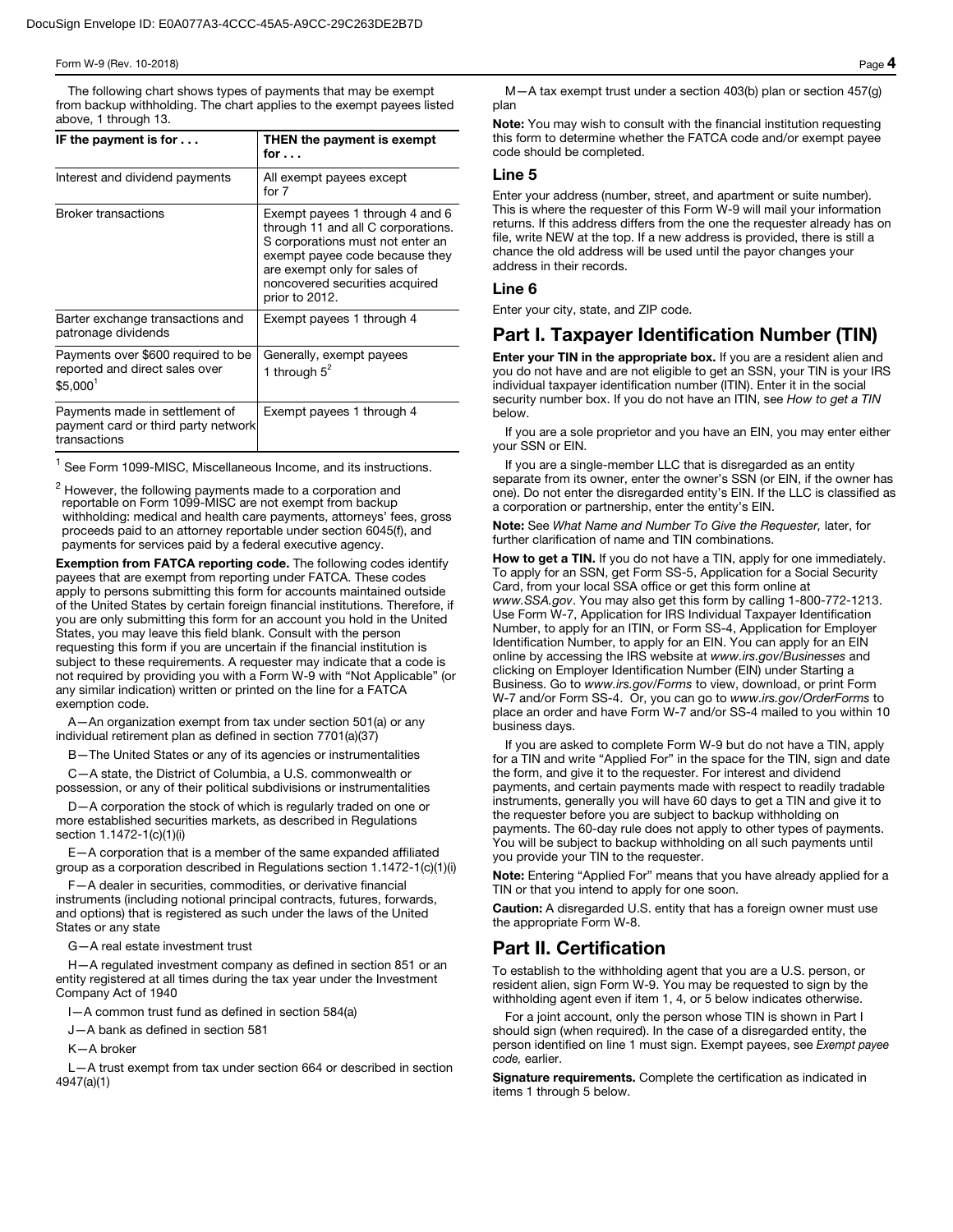1. Interest, dividend, and barter exchange accounts opened before 1984 and broker accounts considered active during 1983. You must give your correct TIN, but you do not have to sign the certification.

2. Interest, dividend, broker, and barter exchange accounts opened after 1983 and broker accounts considered inactive during 1983. You must sign the certification or backup withholding will apply. If you are subject to backup withholding and you are merely providing your correct TIN to the requester, you must cross out item 2 in the certification before signing the form.

3. Real estate transactions. You must sign the certification. You may cross out item 2 of the certification.

4. Other payments. You must give your correct TIN, but you do not have to sign the certification unless you have been notified that you have previously given an incorrect TIN. "Other payments" include payments made in the course of the requester's trade or business for rents, royalties, goods (other than bills for merchandise), medical and health care services (including payments to corporations), payments to a nonemployee for services, payments made in settlement of payment card and third party network transactions, payments to certain fishing boat crew members and fishermen, and gross proceeds paid to attorneys (including payments to corporations).

5. Mortgage interest paid by you, acquisition or abandonment of secured property, cancellation of debt, qualified tuition program payments (under section 529), ABLE accounts (under section 529A), IRA, Coverdell ESA, Archer MSA or HSA contributions or distributions, and pension distributions. You must give your correct TIN, but you do not have to sign the certification.

# What Name and Number To Give the Requester

| For this type of account:                                                                                                | Give name and SSN of:                                                                                         |
|--------------------------------------------------------------------------------------------------------------------------|---------------------------------------------------------------------------------------------------------------|
| 1. Individual                                                                                                            | The individual                                                                                                |
| 2. Two or more individuals (joint<br>account) other than an account<br>maintained by an FFI                              | The actual owner of the account or, if<br>combined funds, the first individual on<br>the account <sup>1</sup> |
| 3. Two or more U.S. persons<br>(joint account maintained by an FFI)                                                      | Each holder of the account                                                                                    |
| 4. Custodial account of a minor<br>(Uniform Gift to Minors Act)                                                          | The minor <sup>2</sup>                                                                                        |
| 5. a. The usual revocable savings trust<br>(grantor is also trustee)                                                     | The grantor-trustee <sup>1</sup>                                                                              |
| b. So-called trust account that is not<br>a legal or valid trust under state law                                         | The actual owner <sup>1</sup>                                                                                 |
| 6. Sole proprietorship or disregarded<br>entity owned by an individual                                                   | The owner $^3$                                                                                                |
| 7. Grantor trust filing under Optional<br>Form 1099 Filing Method 1 (see<br>Regulations section 1.671-4(b)(2)(i)<br>(A)) | The grantor*                                                                                                  |
| For this type of account:                                                                                                | Give name and EIN of:                                                                                         |
| 8. Disregarded entity not owned by an<br>individual                                                                      | The owner                                                                                                     |
| 9. A valid trust, estate, or pension trust                                                                               | Legal entity <sup>4</sup>                                                                                     |
| 10. Corporation or LLC electing<br>corporate status on Form 8832 or<br>Form 2553                                         | The corporation                                                                                               |
| 11. Association, club, religious,<br>charitable, educational, or other tax-<br>exempt organization                       | The organization                                                                                              |
| 12. Partnership or multi-member LLC<br>13. A broker or registered nominee                                                | The partnership<br>The broker or nominee                                                                      |

| For this type of account:                                                                                                                                                                                  | Give name and EIN of: |
|------------------------------------------------------------------------------------------------------------------------------------------------------------------------------------------------------------|-----------------------|
| 14. Account with the Department of<br>Agriculture in the name of a public<br>entity (such as a state or local<br>government, school district, or<br>prison) that receives agricultural<br>program payments | The public entity     |
| 15. Grantor trust filing under the Form<br>1041 Filing Method or the Optional<br>Form 1099 Filing Method 2 (see<br>Regulations section 1.671-4(b)(2)(i)(B))                                                | The trust             |

<sup>1</sup> List first and circle the name of the person whose number you furnish. If only one person on a joint account has an SSN, that person's number must be furnished.

<sup>2</sup> Circle the minor's name and furnish the minor's SSN.

<sup>3</sup> You must show your individual name and you may also enter your business or DBA name on the "Business name/disregarded entity" name line. You may use either your SSN or EIN (if you have one), but the IRS encourages you to use your SSN.

<sup>4</sup> List first and circle the name of the trust, estate, or pension trust. (Do not furnish the TIN of the personal representative or trustee unless the legal entity itself is not designated in the account title.) Also see *Special rules for partnerships,* earlier.

\*Note: The grantor also must provide a Form W-9 to trustee of trust.

Note: If no name is circled when more than one name is listed, the number will be considered to be that of the first name listed.

# Secure Your Tax Records From Identity Theft

Identity theft occurs when someone uses your personal information such as your name, SSN, or other identifying information, without your permission, to commit fraud or other crimes. An identity thief may use your SSN to get a job or may file a tax return using your SSN to receive a refund.

To reduce your risk:

- Protect your SSN,
- Ensure your employer is protecting your SSN, and
- Be careful when choosing a tax preparer.

If your tax records are affected by identity theft and you receive a notice from the IRS, respond right away to the name and phone number printed on the IRS notice or letter.

If your tax records are not currently affected by identity theft but you think you are at risk due to a lost or stolen purse or wallet, questionable credit card activity or credit report, contact the IRS Identity Theft Hotline at 1-800-908-4490 or submit Form 14039.

For more information, see Pub. 5027, Identity Theft Information for Taxpayers.

Victims of identity theft who are experiencing economic harm or a systemic problem, or are seeking help in resolving tax problems that have not been resolved through normal channels, may be eligible for Taxpayer Advocate Service (TAS) assistance. You can reach TAS by calling the TAS toll-free case intake line at 1-877-777-4778 or TTY/TDD 1-800-829-4059.

Protect yourself from suspicious emails or phishing schemes. Phishing is the creation and use of email and websites designed to mimic legitimate business emails and websites. The most common act is sending an email to a user falsely claiming to be an established legitimate enterprise in an attempt to scam the user into surrendering private information that will be used for identity theft.